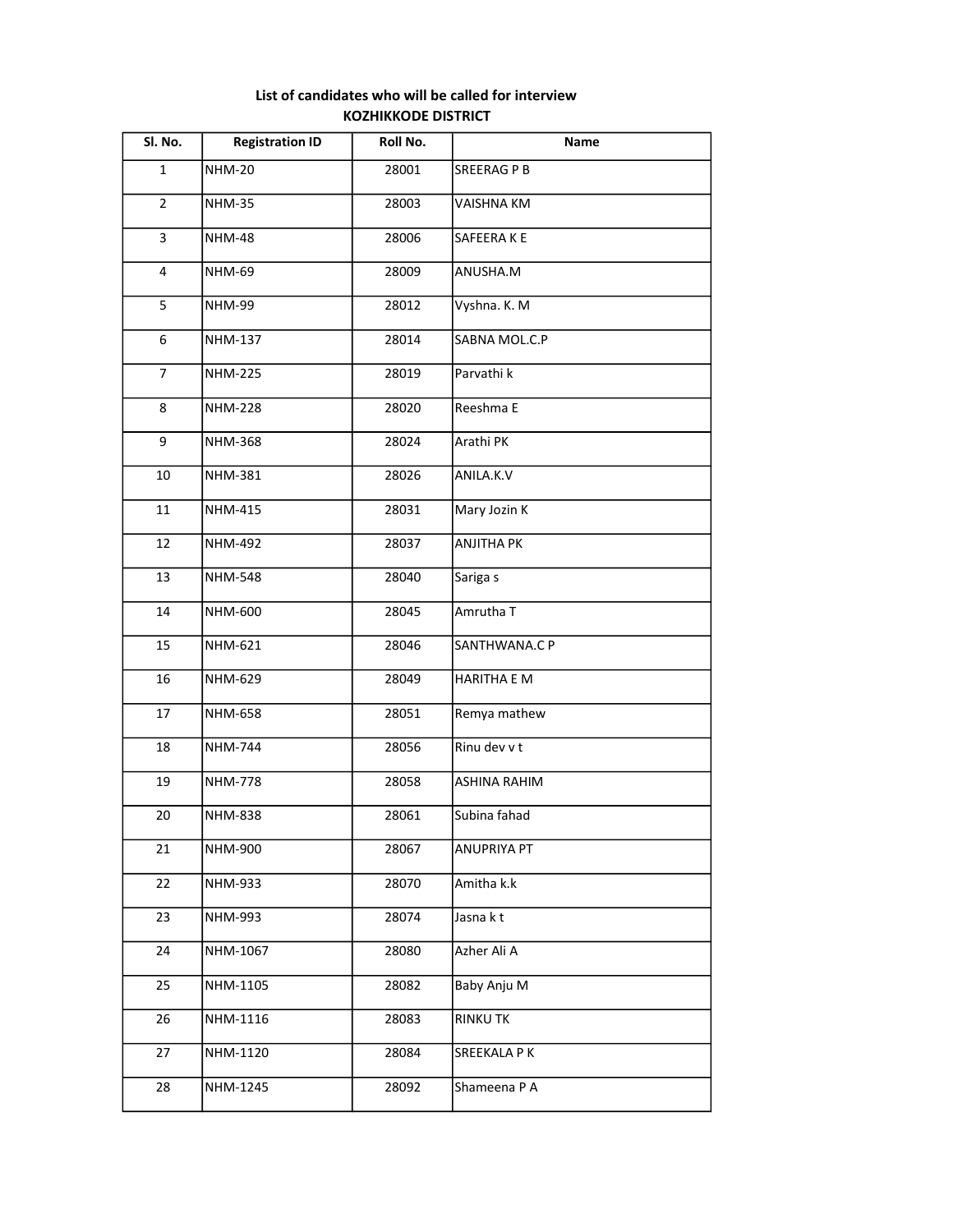| 29 | NHM-1439 | 28105 | Sisira pm            |
|----|----------|-------|----------------------|
| 30 | NHM-1680 | 28120 | Amrutha c            |
| 31 | NHM-1730 | 28125 | Silpa kc             |
| 32 | NHM-1744 | 28126 | DHANYA AC            |
| 33 | NHM-1873 | 28132 | Moncymol Thankachan  |
| 34 | NHM-2006 | 28143 | Prathyusha k c       |
| 35 | NHM-2012 | 28145 | <b>NIKHINA CV</b>    |
| 36 | NHM-2079 | 28149 | Anjali sj            |
| 37 | NHM-2192 | 28160 | Manasa S M           |
| 38 | NHM-2277 | 28167 | ANUSREE P M          |
| 39 | NHM-2310 | 28171 | AISWARYA C           |
| 40 | NHM-2344 | 28172 | Nisari Surendran     |
| 41 | NHM-2347 | 28173 | DRISHYA.K            |
| 42 | NHM-2453 | 28182 | ANEESHYA PRABHAKARAN |
| 43 | NHM-2486 | 28185 | SHYMA T THATHEMKOTTU |
| 44 | NHM-2547 | 28192 | SuluJose             |
| 45 | NHM-2596 | 28195 | Sanitha. K. V        |
| 46 | NHM-2704 | 28201 | ARDRA S GIRISH       |
| 47 | NHM-2734 | 28203 | ANUPRIYA P           |
| 48 | NHM-2797 | 28207 | Layana v             |
| 49 | NHM-2810 | 28208 | SREESHNA. S. B       |
| 50 | NHM-2861 | 28212 | SRUTHI SHANMUGHAM K  |
| 51 | NHM-2886 | 28216 | <b>TEEMA MATHEW</b>  |
| 52 | NHM-3042 | 28229 | <b>MUHSINA BK</b>    |
| 53 | NHM-3059 | 28231 | Adithya v m          |
| 54 | NHM-3092 | 28232 | Amalsha. A. M        |
| 55 | NHM-3384 | 28255 | Sruthi S             |
| 56 | NHM-3613 | 28270 | ARATHI I M           |
| 57 | NHM-3645 | 28275 | Anusree p            |
| 58 | NHM-3726 | 28279 | Dhanya               |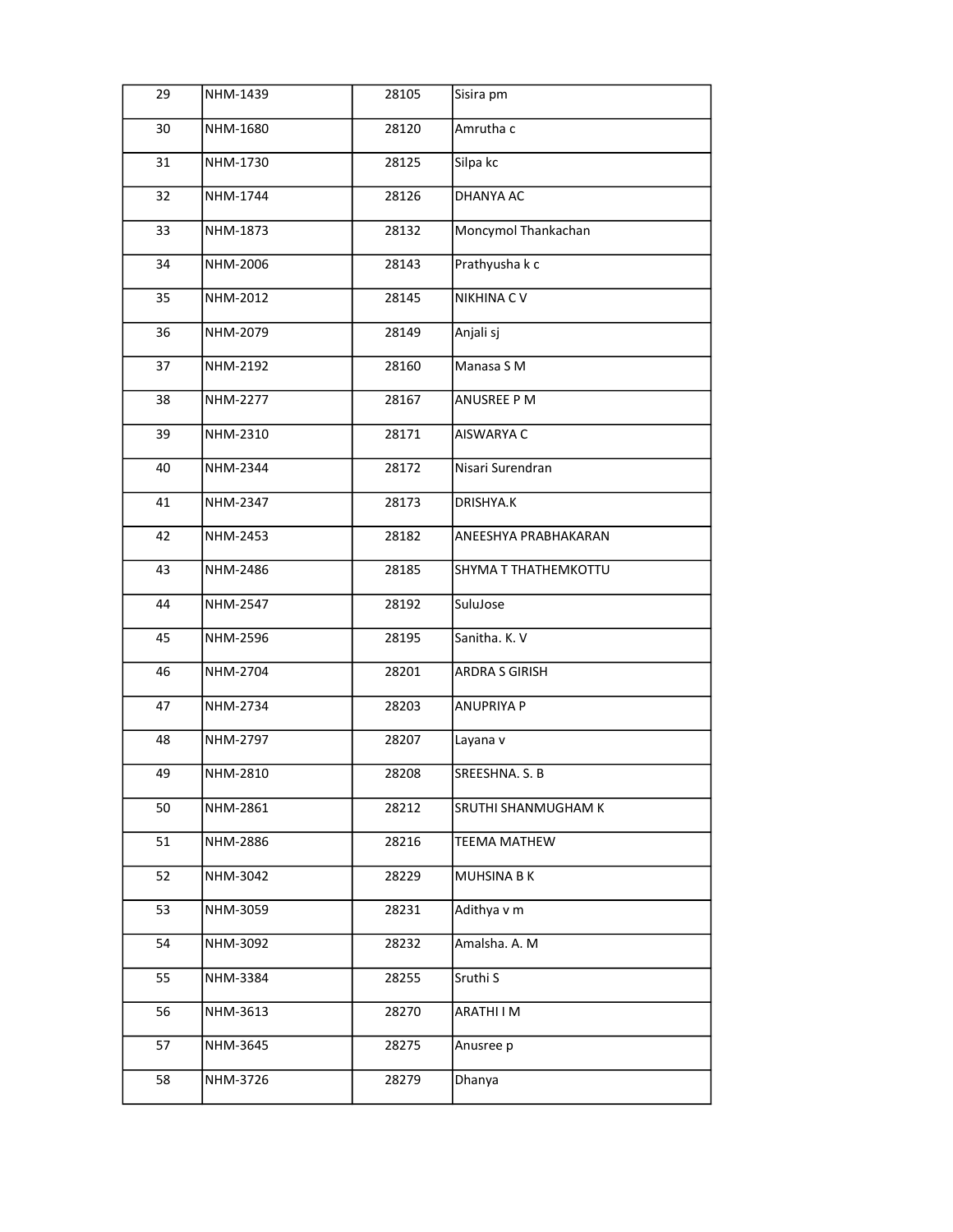| 59 | NHM-3742 | 28282 | Saranya raveendran        |
|----|----------|-------|---------------------------|
| 60 | NHM-3841 | 28287 | Varadasree M K            |
| 61 | NHM-4077 | 28300 | <b>JINCY BHASKARAN V</b>  |
| 62 | NHM-4115 | 28301 | Chinnu K                  |
| 63 | NHM-4299 | 28308 | Swathi.K                  |
| 64 | NHM-4358 | 28312 | Mariya Mathew             |
| 65 | NHM-4431 | 28316 | Anu jose                  |
| 66 | NHM-4455 | 28318 | Fidha nehanu k            |
| 67 | NHM-4662 | 28329 | SHAMNU.M                  |
| 68 | NHM-4697 | 28332 | Chithanandham T           |
| 69 | NHM-5015 | 28344 | Abhiramiraj R J           |
| 70 | NHM-5098 | 28349 | SHESY M P                 |
| 71 | NHM-5105 | 28350 | Chithra.MP                |
| 72 | NHM-5128 | 28353 | VIDYA K M                 |
| 73 | NHM-5148 | 28356 | <b>JISNA P</b>            |
| 74 | NHM-5153 | 28357 | <b>LINTA GEORGE</b>       |
| 75 | NHM-5198 | 28363 | <b>GREESHMA SURENDRAN</b> |
| 76 | NHM-5259 | 28368 | Anjana A                  |
| 77 | NHM-5296 | 28372 | Sajana E                  |
| 78 | NHM-5316 | 28373 | Juna Joy                  |
| 79 | NHM-5331 | 28376 | Aswathi. V.M              |
| 80 | NHM-5460 | 28388 | ARCHANA L K               |
| 81 | NHM-5671 | 28404 | RITHUNA SATHEESH K K      |
| 82 | NHM-5805 | 28416 | <b>DEEPTHIK</b>           |
| 83 | NHM-5811 | 28418 | SHADI.K                   |
| 84 | NHM-5833 | 28420 | JOOCYROSE. K              |
| 85 | NHM-5867 | 28422 | ATHULYA K P               |
| 86 | NHM-5881 | 28424 | ASWATHI A                 |
| 87 | NHM-5977 | 28426 | ASWATHI PANKAJAKSHAN      |
| 88 | NHM-6061 | 28435 | VARSHA P V                |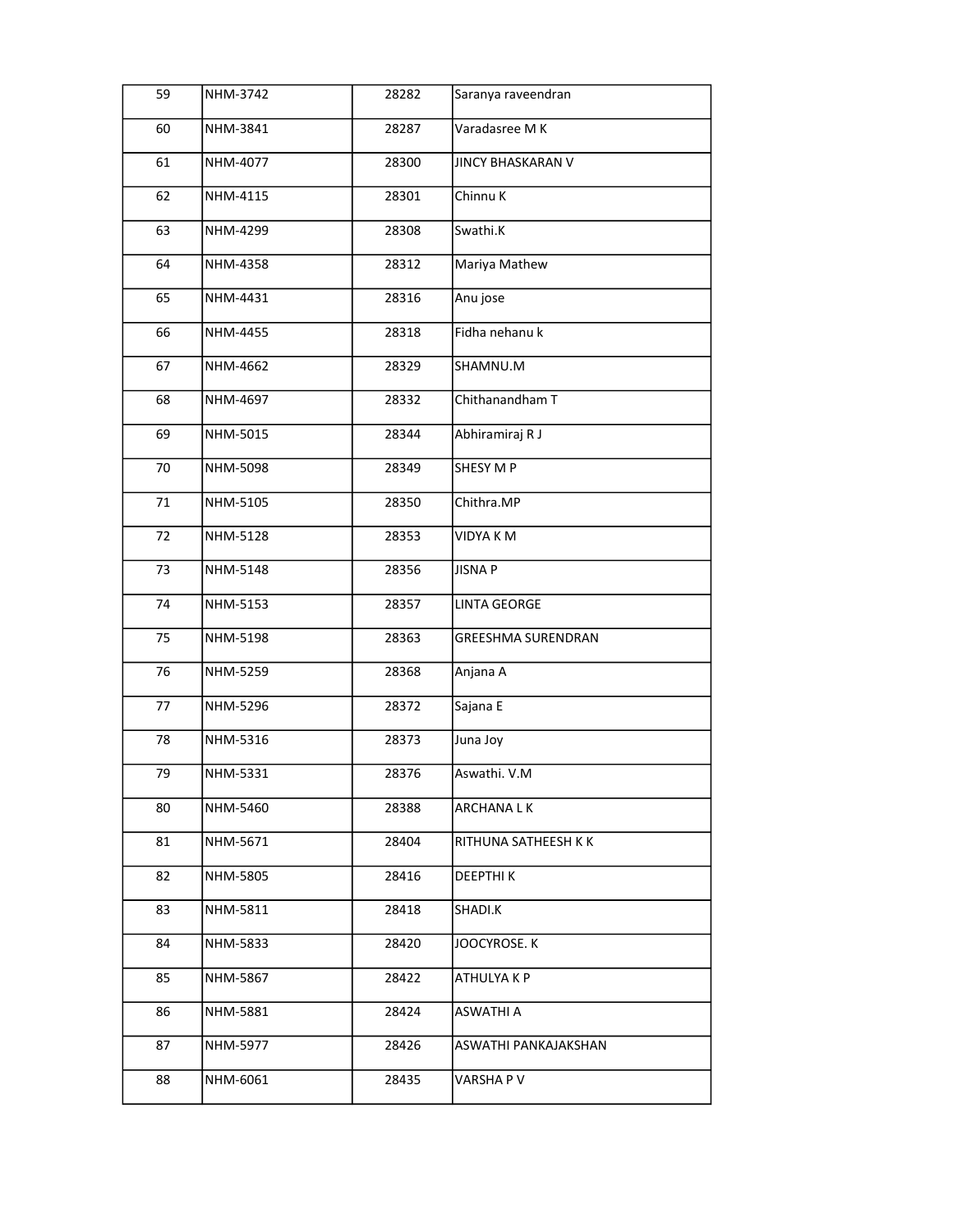| 89  | NHM-6071        | 28438 | <b>BINISHAK</b>       |
|-----|-----------------|-------|-----------------------|
| 90  | NHM-6099        | 28440 | AMALA GEORGE          |
| 91  | NHM-6222        | 28453 | <b>ARATHICS</b>       |
| 92  | NHM-6290        | 28460 | JAINI J               |
| 93  | NHM-6317        | 28462 | Suparna Pazhamkavil   |
| 94  | NHM-6383        | 28466 | Elizabath john        |
| 95  | NHM-6479        | 28473 | <b>BABITHAR</b>       |
| 96  | NHM-6506        | 28474 | Linisha k             |
| 97  | NHM-6591        | 28478 | ASWATHI KRISHNA B     |
| 98  | NHM-6598        | 28480 | Shamna binsy.p        |
| 99  | NHM-6683        | 28486 | Neethu N.V            |
| 100 | NHM-6724        | 28490 | Divya K               |
| 101 | NHM-6773        | 28493 | Deepa Baby            |
| 102 | NHM-7143        | 28512 | <b>RAJINA R</b>       |
| 103 | NHM-7146        | 28513 | Drisya Aravind        |
| 104 | NHM-7164        | 28514 | RAKHIDAMODARAN        |
| 105 | NHM-7346        | 28528 | ASWANI CHANDRAN       |
| 106 | NHM-7441        | 28535 | MUHSINA K P           |
| 107 | NHM-7455        | 28538 | RALNA C               |
| 108 | <b>NHM-7545</b> | 28549 | <b>VEDIKA DILJITH</b> |
| 109 | NHM-7662        | 28561 | ATHIRA V K            |
| 110 | NHM-7674        | 28563 | ATHIRA M              |
| 111 | NHM-7878        | 28587 | AMRUTHA H S           |
| 112 | NHM-7882        | 28589 | AISWARYA P            |
| 113 | NHM-7887        | 28591 | HAMJATHA N P          |
| 114 | NHM-7892        | 28593 | ANJANA.M              |
| 115 | NHM-7894        | 28594 | LATHIKA THILAKAN      |
| 116 | NHM-7964        | 28603 | ADITHYA K K           |
| 117 | NHM-8223        | 28627 | VIDYA N               |
| 118 | NHM-8237        | 28629 | <b>ATHIRADAS E</b>    |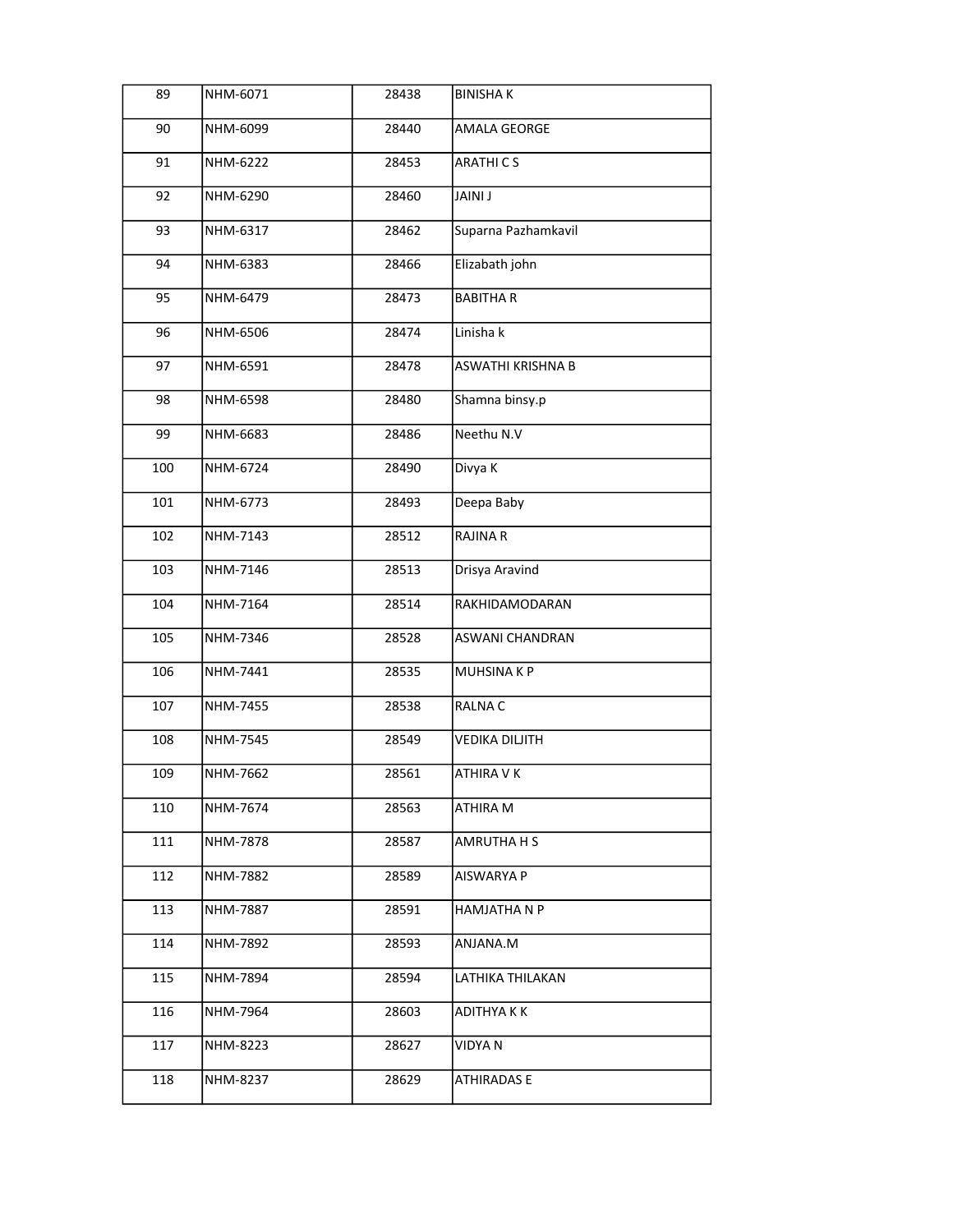| 119 | NHM-8550  | 28653 | ATHULYA PAKASH O K       |
|-----|-----------|-------|--------------------------|
| 120 | NHM-8666  | 28660 | ANUSREE LS               |
| 121 | NHM-8710  | 28663 | <b>GREESHMA G NATHAN</b> |
| 122 | NHM-8925  | 28679 | <b>VRINDHAPM</b>         |
| 123 | NHM-8967  | 28684 | ANUSHA SATHYAN CK        |
| 124 | NHM-9087  | 28692 | Ambika.M                 |
| 125 | NHM-9093  | 28693 | VIDYA.K.V                |
| 126 | NHM-9151  | 28701 | shigila m s              |
| 127 | NHM-9192  | 28705 | ABHINAND M               |
| 128 | NHM-9246  | 28708 | Stephy                   |
| 129 | NHM-9645  | 28745 | AISHWARYA RAJAN          |
| 130 | NHM-9651  | 28746 | dhanya k                 |
| 131 | NHM-9690  | 28751 | Divyadas M               |
| 132 | NHM-9737  | 28757 | Nimya M                  |
| 133 | NHM-9743  | 28758 | Athira.m.m               |
| 134 | NHM-9744  | 28759 | Akshara.K                |
| 135 | NHM-9786  | 28764 | Lima Rachel Thomas       |
| 136 | NHM-9822  | 28766 | Rahitha                  |
| 137 | NHM-9968  | 28778 | SARATH LAL CK            |
| 138 | NHM-10079 | 28792 | <b>SELMY BABY</b>        |
| 139 | NHM-10204 | 28805 | NASEERA P                |
| 140 | NHM-10309 | 28816 | REMYA KRISHNA            |
| 141 | NHM-10324 | 28820 | <b>VINE DAS K</b>        |
| 142 | NHM-10368 | 28825 | Jeena George             |
| 143 | NHM-10392 | 28830 | ATHIRA K S               |
| 144 | NHM-10431 | 28835 | Saritha p m              |
| 145 | NHM-10850 | 28867 | ANUSREE M                |
| 146 | NHM-10925 | 28874 | Neethu m                 |
| 147 | NHM-11086 | 28881 | Bincy.GS                 |
| 148 | NHM-11225 | 28886 | SARANYA PK               |
|     |           |       |                          |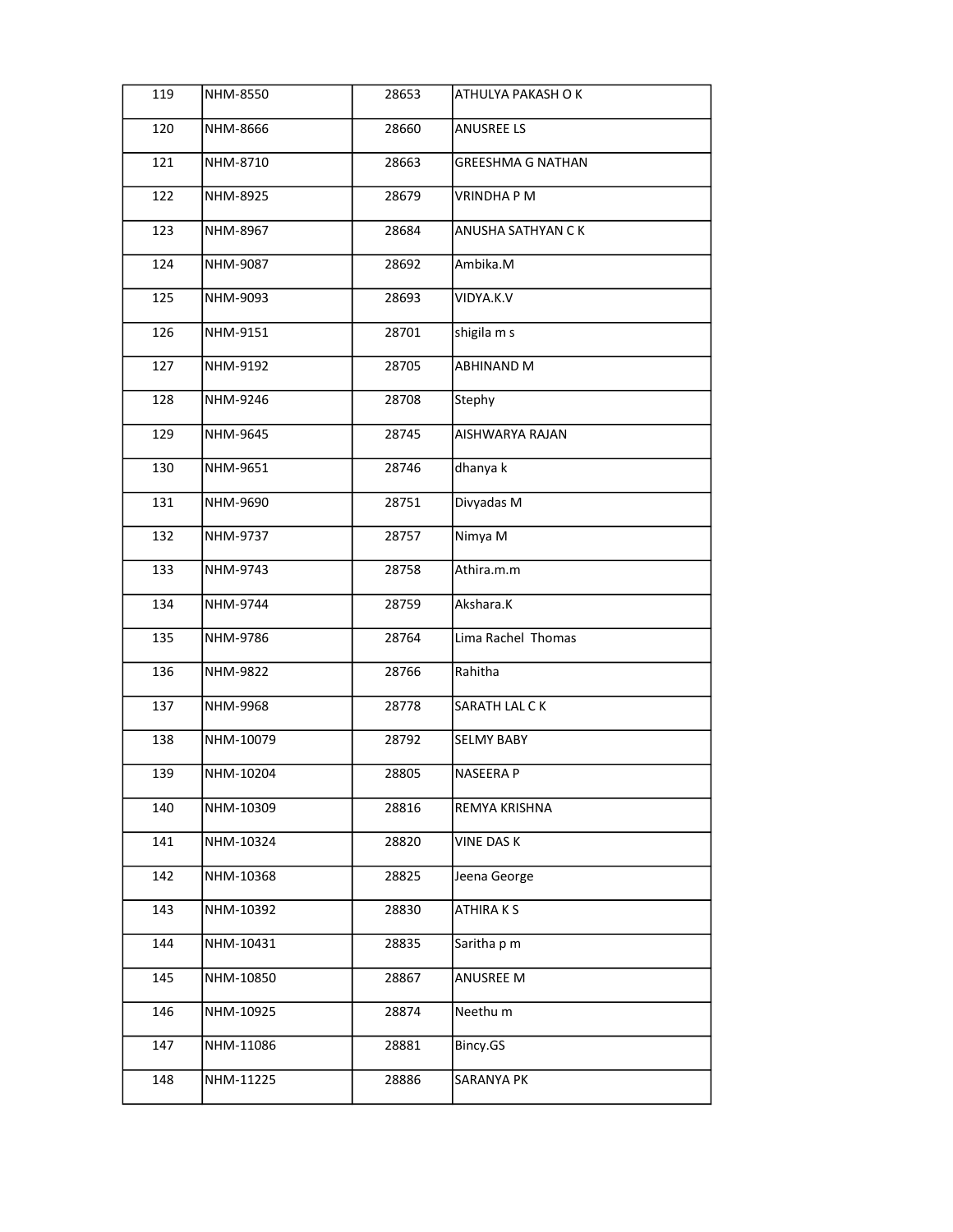| 149 | NHM-11300 | 28894 | Deepthikrishna m     |
|-----|-----------|-------|----------------------|
| 150 | NHM-11383 | 28903 | Divya k              |
| 151 | NHM-11395 | 28904 | VISHNUPRIYA N P      |
| 152 | NHM-11446 | 28908 | Rashid ali vattolil  |
| 153 | NHM-11482 | 28912 | SARANYA TV           |
| 154 | NHM-11600 | 28927 | <b>DRISYAK</b>       |
| 155 | NHM-11675 | 28934 | <b>SUMI ABRAHAM</b>  |
| 156 | NHM-11684 | 28935 | SHEHANA SHAMS        |
| 157 | NHM-11747 | 28943 | DHANUSHA M P         |
| 158 | NHM-11784 | 28947 | Rinju Rajan          |
| 159 | NHM-11810 | 28950 | ATHIRA SASIDHARAN    |
| 160 | NHM-11823 | 28952 | Sandhya.P            |
| 161 | NHM-11839 | 28956 | SHAHANA SHERIN M P   |
| 162 | NHM-11894 | 28962 | NOORJAHAN T D        |
| 163 | NHM-11899 | 28963 | SARANYA SASI K S     |
| 164 | NHM-11986 | 28978 | JINCY JOSE           |
| 165 | NHM-12014 | 28981 | <b>ATHIRA SURESH</b> |
| 166 | NHM-12081 | 28989 | Neethu C             |
| 167 | NHM-12190 | 29001 | ATHIRA K             |
| 168 | NHM-12239 | 29007 | <b>AMRUTHA V S</b>   |
| 169 | NHM-12279 | 29014 | Smrithy              |
| 170 | NHM-12504 | 29032 | Laila.C              |
| 171 | NHM-12537 | 29037 | SRUTHIKRISHNA K      |
| 172 | NHM-12630 | 29047 | KAVYA K V            |
| 173 | NHM-12787 | 29060 | Athira p m           |
| 174 | NHM-12791 | 29061 | Abhirami R           |
| 175 | NHM-12851 | 29064 | SWETHA ANAND.K       |
| 176 | NHM-13003 | 29071 | MEGHA V C            |
| 177 | NHM-13124 | 29088 | SARANYA B            |
| 178 | NHM-13144 | 29089 | AMRUTHA VENUGOPAL C  |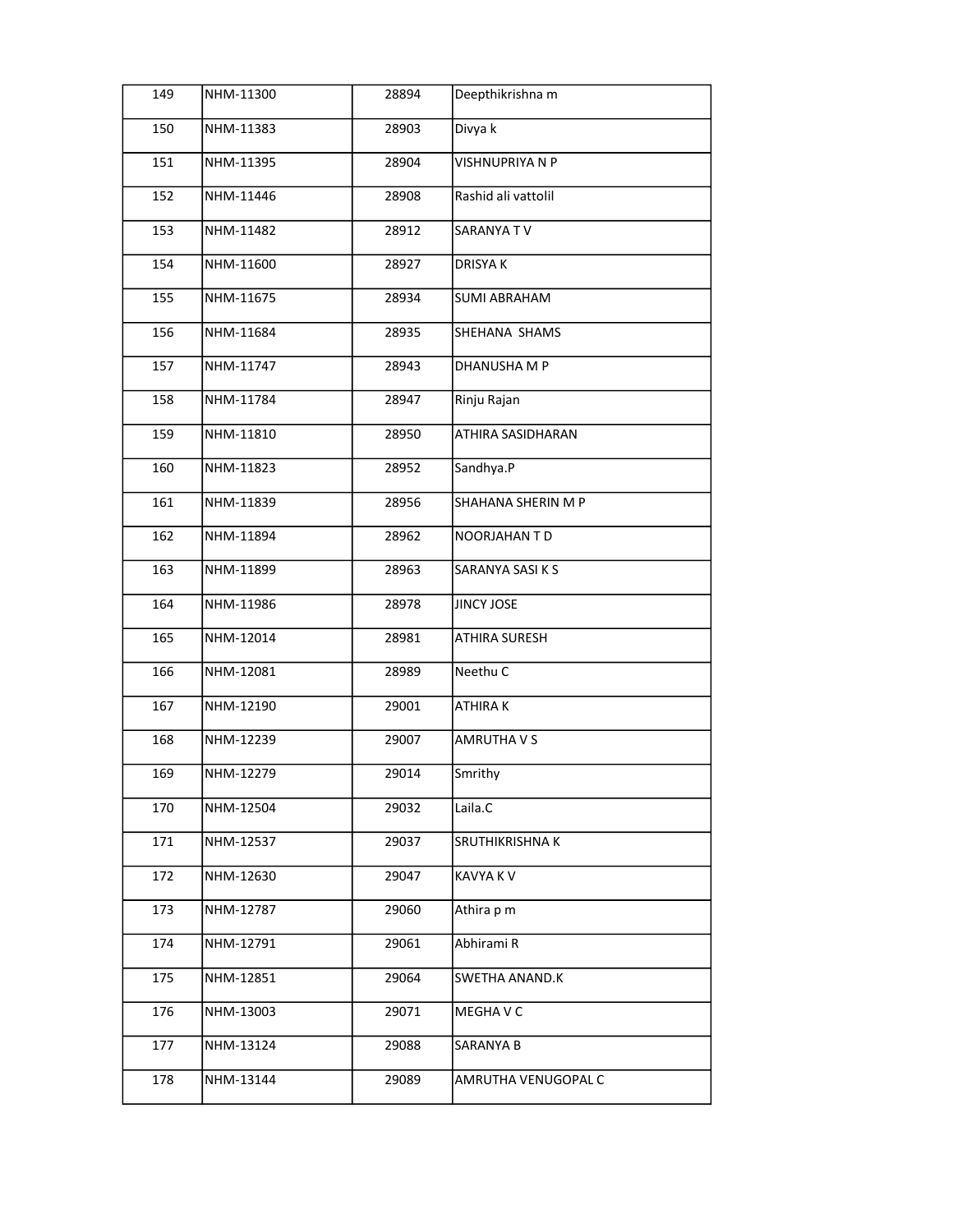| 179 | NHM-13230 | 29097 | AMRUTHA V              |
|-----|-----------|-------|------------------------|
| 180 | NHM-13240 | 29098 | <b>DIVYA VARGHESE</b>  |
| 181 | NHM-13262 | 29102 | AYISHABI K             |
| 182 | NHM-13334 | 29110 | <b>SRIYA KP</b>        |
| 183 | NHM-13391 | 29117 | Anupriya.p             |
| 184 | NHM-13401 | 29119 | SHINTA V JOHN          |
| 185 | NHM-13494 | 29126 | <b>ARATHY S</b>        |
| 186 | NHM-13849 | 29163 | SARANYA M K            |
| 187 | NHM-13861 | 29165 | <b>ANAGHAE</b>         |
| 188 | NHM-13960 | 29171 | <b>SANDRA SHAJI</b>    |
| 189 | NHM-14064 | 29184 | sminu krishna p.k      |
| 190 | NHM-14100 | 29186 | NITHYA N. S.           |
| 191 | NHM-14122 | 29189 | STEFFI PAULOSE         |
| 192 | NHM-14227 | 29200 | JASNA JS               |
| 193 | NHM-14468 | 29221 | SHILPA DOMINIC         |
| 194 | NHM-14491 | 29223 | <b>ANUSHA E T</b>      |
| 195 | NHM-14577 | 29234 | SRUTHI M R             |
| 196 | NHM-14701 | 29249 | ASWATHI DAS M          |
| 197 | NHM-14708 | 29251 | Deepthy Sudarsan       |
| 198 | NHM-15035 | 29282 | <b>CHRISTY ANTONY</b>  |
| 199 | NHM-15268 | 29309 | <b>HONEY KARUNAKER</b> |
| 200 | NHM-15304 | 29311 | Athulya Sekharan T     |
| 201 | NHM-15317 | 29313 | ATHIRA RAJAN. K.K      |
| 202 | NHM-15324 | 29316 | <b>SNEHASR</b>         |
| 203 | NHM-15336 | 29318 | ANILA CM               |
| 204 | NHM-15491 | 29334 | SARANYA RAJ R S        |
| 205 | NHM-15503 | 29336 | ANISHA P K             |
| 206 | NHM-15614 | 29355 | RIYA T P               |
| 207 | NHM-15619 | 29357 | <b>JISNA GEORGE</b>    |
| 208 | NHM-15791 | 29375 | RAMSHEEDA M            |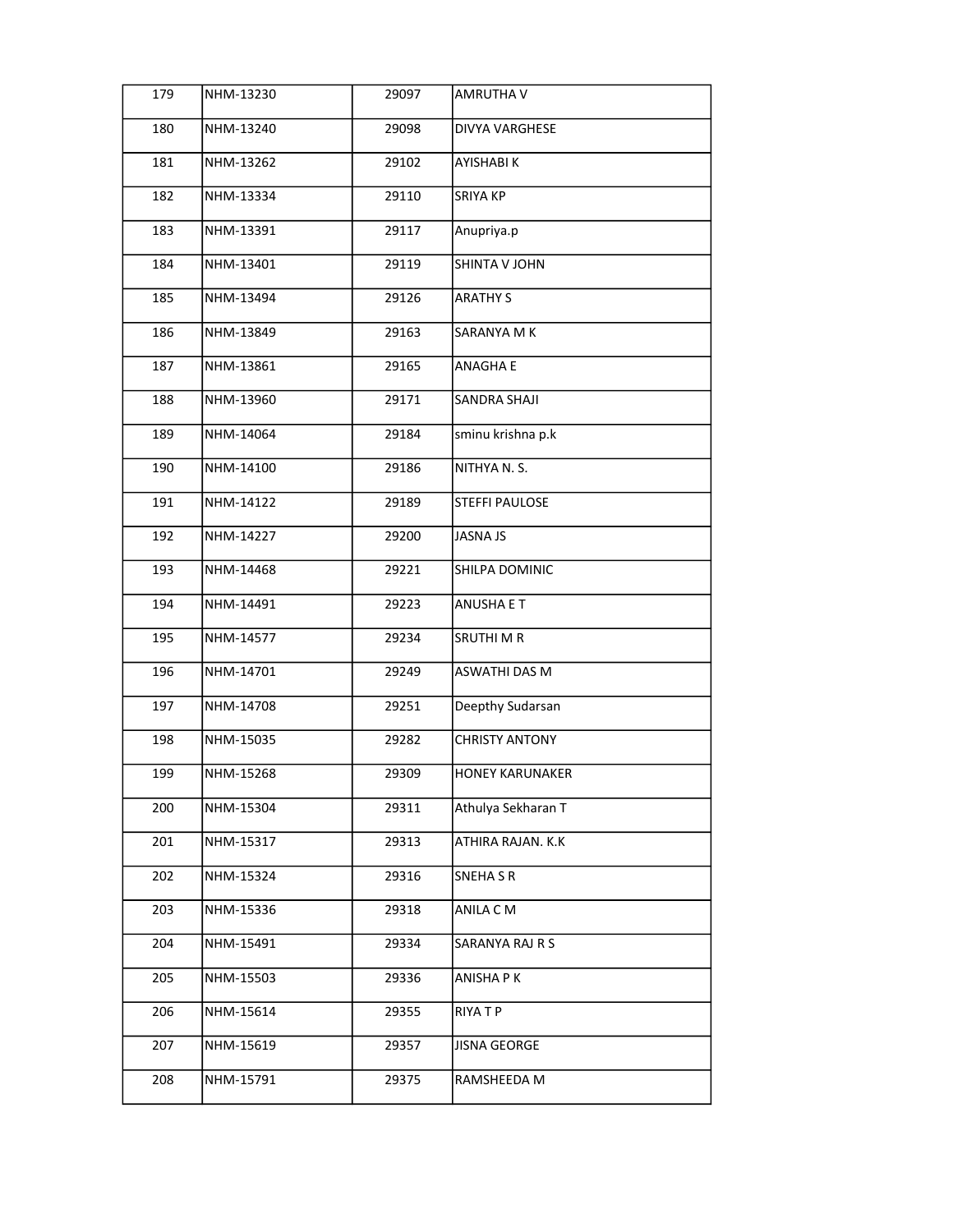| 209 | NHM-15850 | 29382 | <b>APSARA KP</b>          |
|-----|-----------|-------|---------------------------|
| 210 | NHM-15868 | 29384 | Nancy Thomas              |
| 211 | NHM-15883 | 29387 | Soumya CM                 |
| 212 | NHM-15965 | 29391 | Akhila P                  |
| 213 | NHM-16005 | 29395 | Ranitha nanu              |
| 214 | NHM-16009 | 29396 | Asha Arambhan             |
| 215 | NHM-16213 | 29411 | ARSHA KRISHNA .B          |
| 216 | NHM-16270 | 29415 | ANJALI BABU K M           |
| 217 | NHM-16273 | 29416 | JYOTHY THOMAS             |
| 218 | NHM-16384 | 29428 | Sisira S                  |
| 219 | NHM-16400 | 29431 | Athira KP                 |
| 220 | NHM-16528 | 29441 | Salu nandan               |
| 221 | NHM-16668 | 29452 | ANUPAMA M S               |
| 222 | NHM-16921 | 29471 | PRAVEENA R                |
| 223 | NHM-17124 | 29491 | DEEPTHI MURALIPRAKASHAN M |
| 224 | NHM-17242 | 29504 | AKHLA M                   |
| 225 | NHM-17260 | 29507 | ATHIRA SAJEEV K           |
| 226 | NHM-17266 | 29508 | AMBILI SUKUMARAN M K      |
| 227 | NHM-17383 | 29520 | <b>SUBISHA PK</b>         |
| 228 | NHM-17395 | 29522 | RAHMATH N P               |
| 229 | NHM-17418 | 29525 | AMBILI M                  |
| 230 | NHM-17520 | 29537 | SOYA M                    |
| 231 | NHM-17652 | 29560 | <b>BINCY TV</b>           |
| 232 | NHM-17764 | 29572 | PRAVEENA A M              |
| 233 | NHM-17930 | 29603 | GAISHA E K                |
| 234 | NHM-17958 | 29607 | ATHIRA T M                |
| 235 | NHM-18072 | 29625 | JARSHINA T T              |
| 236 | NHM-18112 | 29633 | SMRUTHI ARAVIND           |
| 237 | NHM-18138 | 29635 | VIJISHA K K               |
| 238 | NHM-18220 | 29642 | RESHMI N C                |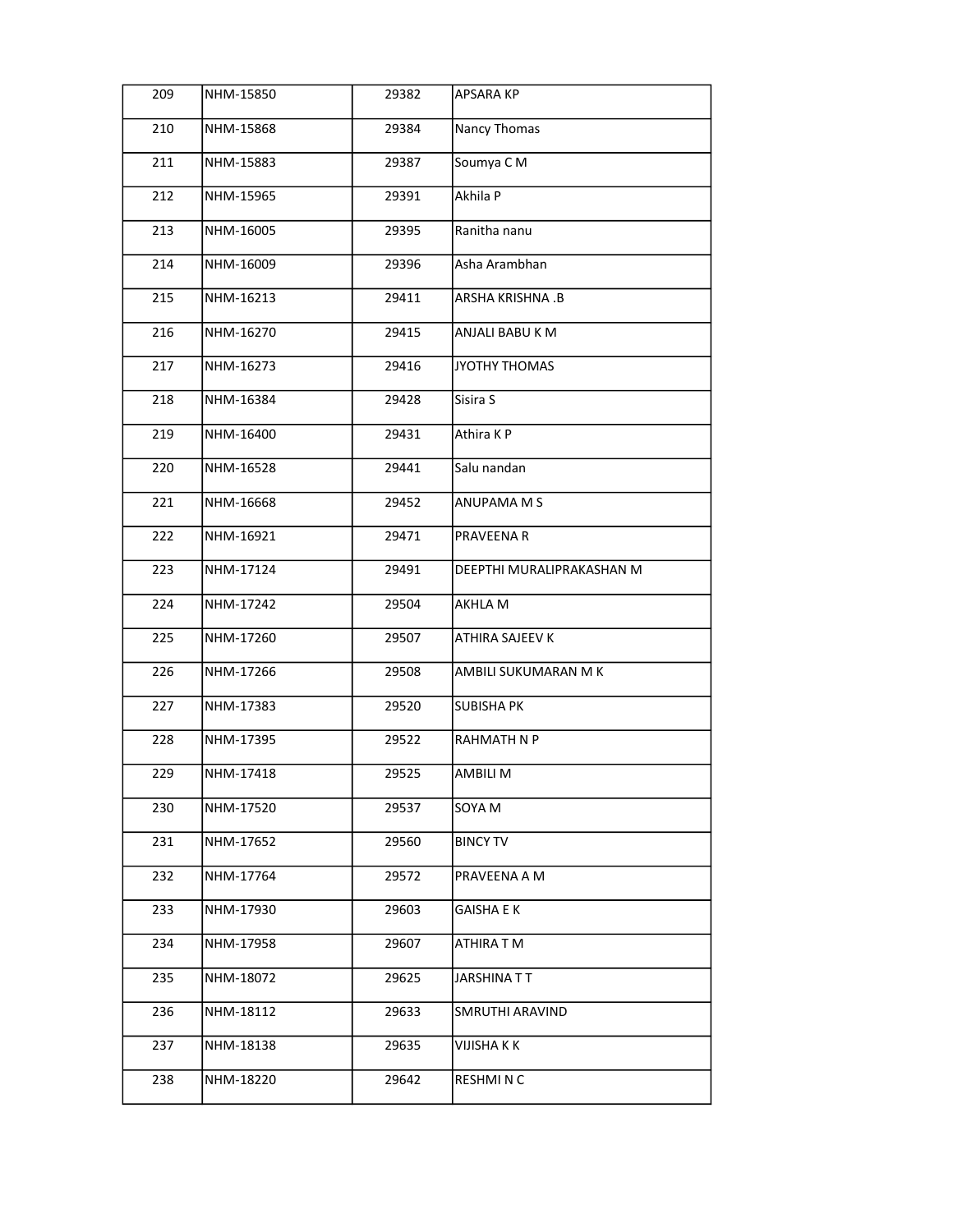| 239 | NHM-18293 | 29655 | ATHULYA K           |
|-----|-----------|-------|---------------------|
| 240 | NHM-18312 | 29656 | DEEPA P             |
| 241 | NHM-18380 | 29663 | SUNITHA C G         |
| 242 | NHM-18408 | 29671 | Keerthana ER        |
| 243 | NHM-18433 | 29678 | ANJANA JACOB        |
| 244 | NHM-18447 | 29679 | <b>ANUSREE V</b>    |
| 245 | NHM-18476 | 29689 | <b>JESMY BABY</b>   |
| 246 | NHM-18494 | 29692 | RINSHA M M          |
| 247 | NHM-18575 | 29704 | ATHIRA K            |
| 248 | NHM-18589 | 29707 | <b>ASHWANI M</b>    |
| 249 | NHM-18652 | 29714 | Vidya s             |
| 250 | NHM-18726 | 29724 | SHILPA K            |
| 251 | NHM-18748 | 29728 | Bobitha Rajan P     |
| 252 | NHM-18798 | 29734 | ANJALI A P          |
| 253 | NHM-18869 | 29741 | <b>JINCY JOSEPH</b> |
| 254 | NHM-18986 | 29751 | ASWANI.BR           |
| 255 | NHM-19026 | 29753 | Swathi .S           |
| 256 | NHM-19064 | 29756 | Harsha K.S          |
| 257 | NHM-19078 | 29759 | <b>SHYJLA PK</b>    |
| 258 | NHM-19080 | 29760 | JINCY CHANDRAN T.P  |
| 259 | NHM-19218 | 29770 | Deenamol Francis    |
| 260 | NHM-19393 | 29789 | Manjusha TP         |
| 261 | NHM-19442 | 29793 | Thushara pv         |
| 262 | NHM-19456 | 29798 | DHANYA DAS          |
| 263 | NHM-19548 | 29815 | DIVYA DAS           |
| 264 | NHM-19669 | 29825 | <b>HARSHATP</b>     |
| 265 | NHM-19718 | 29831 | AISWARYA V S        |
| 266 | NHM-19791 | 29841 | SAPARNATK           |
| 267 | NHM-19847 | 29853 | Aparna prakash P    |
| 268 | NHM-19868 | 29856 | ASWANI V            |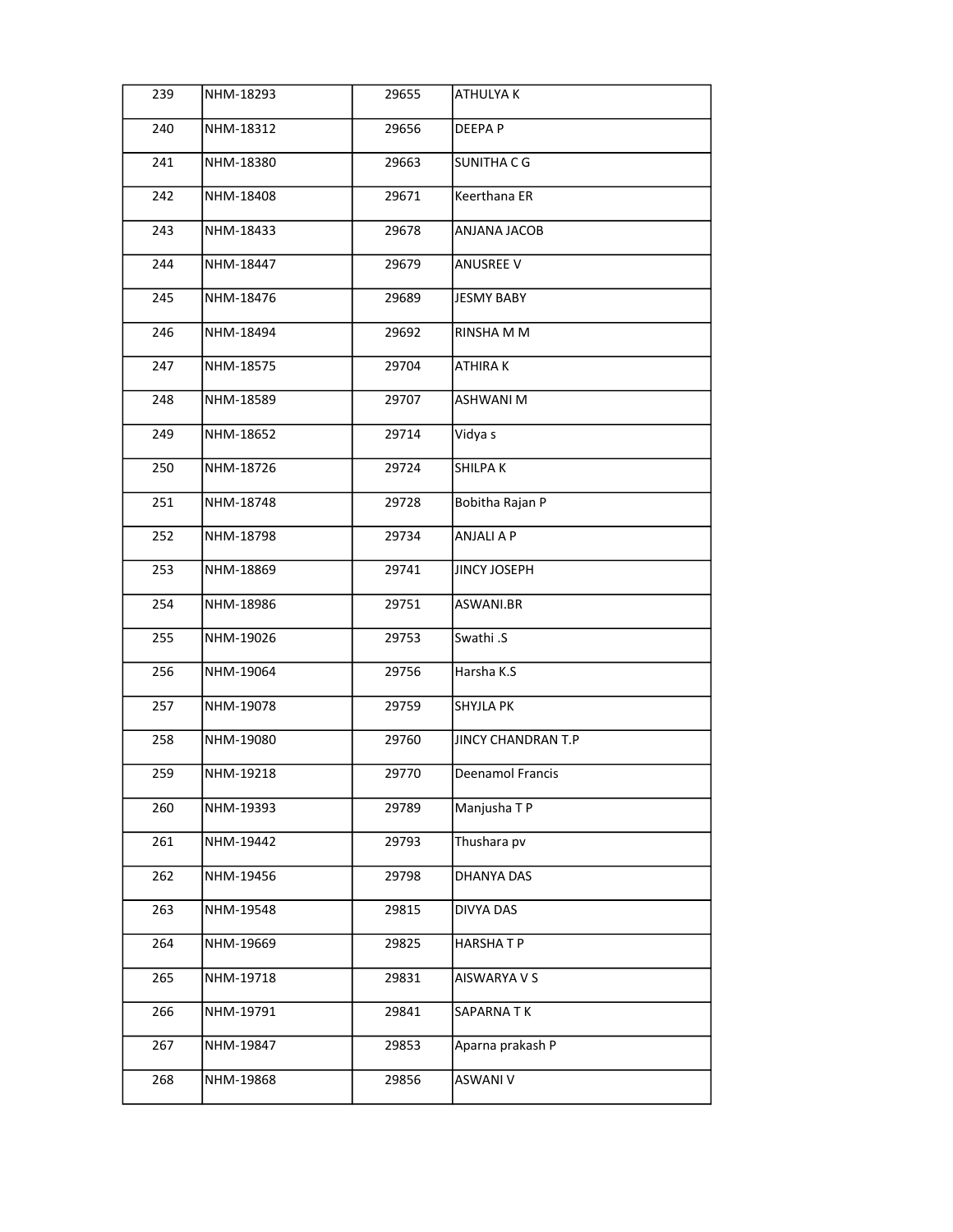| 269 | NHM-19988 | 29870 | DHANYA. C.S            |
|-----|-----------|-------|------------------------|
| 270 | NHM-19989 | 29871 | <b>ATHIRA B</b>        |
| 271 | NHM-19994 | 29872 | ANJU DAS K K           |
| 272 | NHM-20116 | 29885 | DHANASREE DHAMARAJ     |
| 273 | NHM-20152 | 29888 | Dibisha kk             |
| 274 | NHM-20302 | 29902 | MANJU P G              |
| 275 | NHM-20343 | 29909 | SHILPA A K             |
| 276 | NHM-20386 | 29913 | AMRUTHA M P            |
| 277 | NHM-20430 | 29920 | ARCHANA K              |
| 278 | NHM-20553 | 29933 | NISHA A                |
| 279 | NHM-20577 | 29935 | <b>ADHEENA CP</b>      |
| 280 | NHM-20578 | 29936 | Meenu Tomy             |
| 281 | NHM-20591 | 29938 | <b>RINCY KURIAN</b>    |
| 282 | NHM-20639 | 29948 | <b>NEETHUK</b>         |
| 283 | NHM-20693 | 29954 | Abitha v p             |
| 284 | NHM-20705 | 29959 | <b>SHANTHIK</b>        |
| 285 | NHM-20714 | 29960 | <b>JISHA KURIAN</b>    |
| 286 | NHM-20790 | 29968 | RAJICS                 |
| 287 | NHM-20800 | 29969 | SABINA DAS R           |
| 288 | NHM-20818 | 29970 | <b>ARATHIPK</b>        |
| 289 | NHM-20869 | 29974 | <b>SULFATH SHAICK</b>  |
| 290 | NHM-20995 | 29992 | <b>Binumol Babu</b>    |
| 291 | NHM-21148 | 30008 | Resheena V T           |
| 292 | NHM-21421 | 30025 | SAMEERA.T.A            |
| 293 | NHM-21527 | 30035 | <b>MANJUSHA G NAIR</b> |
| 294 | NHM-21552 | 30039 | <b>SRUTHIVS</b>        |
| 295 | NHM-21579 | 30043 | ATHIRA VALSARAJ        |
| 296 | NHM-21630 | 30049 | JIJINA P               |
| 297 | NHM-21728 | 30067 | ASWATHY P K            |
| 298 | NHM-21757 | 30075 | VIPINA G V             |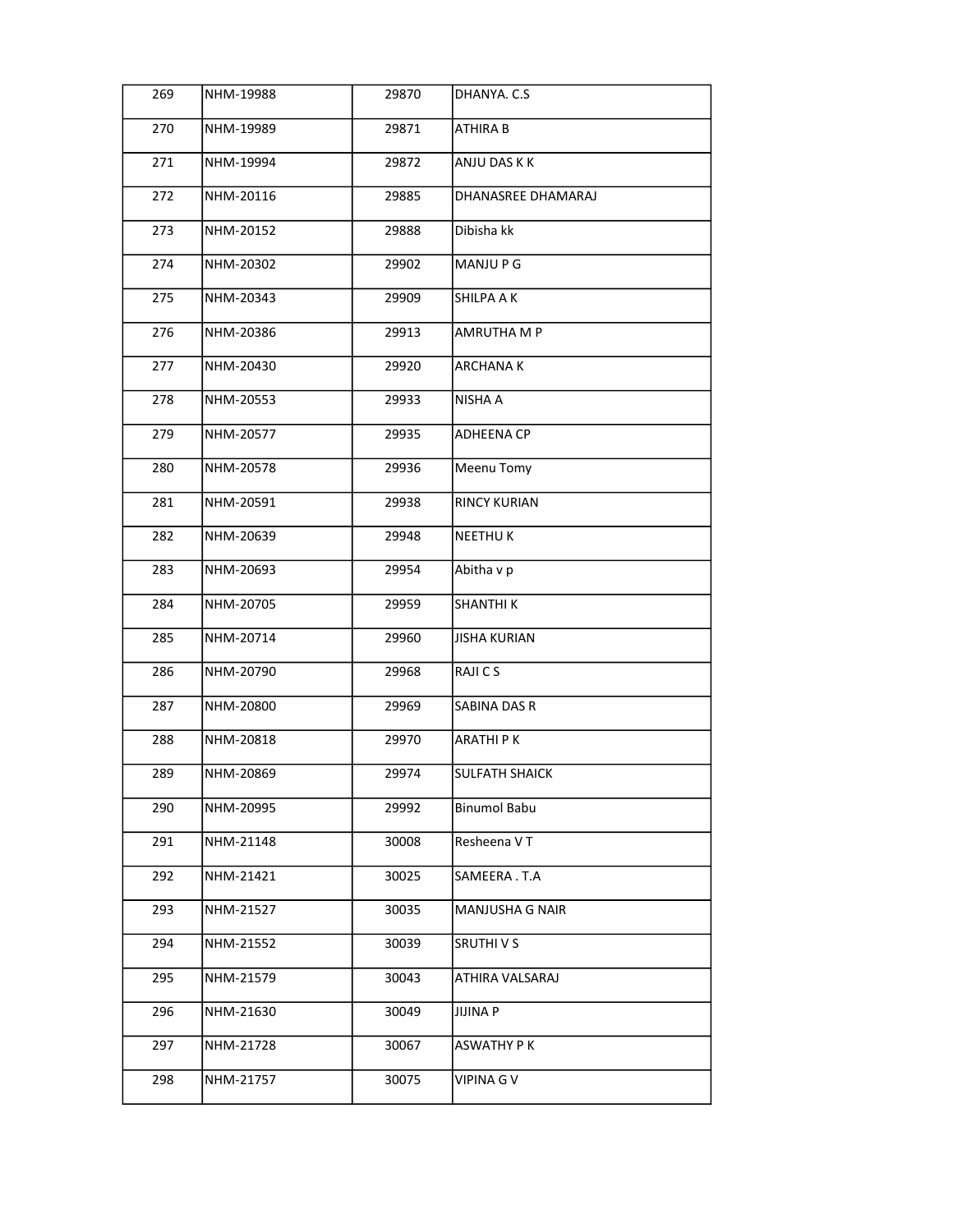| 299 | NHM-21818 | 30083 | <b>ASWANI RK</b>       |
|-----|-----------|-------|------------------------|
| 300 | NHM-21989 | 30116 | <b>ARYAT</b>           |
| 301 | NHM-22075 | 30125 | Dhilda v madhu         |
| 302 | NHM-22449 | 30169 | <b>SANTEY RAJAN</b>    |
| 303 | NHM-22475 | 30172 | SARANYA V P            |
| 304 | NHM-22493 | 30174 | SHIKHA P               |
| 305 | NHM-22505 | 30178 | AMRUTHATT              |
| 306 | NHM-22567 | 30188 | ANUSREE M K            |
| 307 | NHM-22634 | 30202 | ATHULYA A M            |
| 308 | NHM-22641 | 30203 | Sandhya P M            |
| 309 | NHM-22651 | 30204 | VINEETHA M T           |
| 310 | NHM-22706 | 30213 | <b>VINISHA V C</b>     |
| 311 | NHM-22806 | 30220 | <b>ASWATHIP</b>        |
| 312 | NHM-22882 | 30226 | SALIYA M               |
| 313 | NHM-22950 | 30237 | Anusree NP             |
| 314 | NHM-23006 | 30247 | ABHEL PRABHEESH K      |
| 315 | NHM-23017 | 30252 | ANUSHA K P             |
| 316 | NHM-23030 | 30254 | Divya Jose             |
| 317 | NHM-23145 | 30272 | ARSHAKM                |
| 318 | NHM-23159 | 30273 | HARSHA KANNAN          |
| 319 | NHM-23225 | 30292 | ASWATHI K T            |
| 320 | NHM-23237 | 30295 | Bushra. K. K           |
| 321 | NHM-23307 | 30302 | linta thomas           |
| 322 | NHM-23340 | 30310 | Haritha Swaminathan    |
| 323 | NHM-23372 | 30317 | Nithin.t               |
| 324 | NHM-23383 | 30320 | FATHIMATHU SSUHARA K K |
| 325 | NHM-23575 | 30339 | Mrudula B              |
| 326 | NHM-23631 | 30344 | TOJIS ANTONY           |
| 327 | NHM-23658 | 30347 | SUKANYA E K            |
| 328 | NHM-23681 | 30349 | JISHA K K              |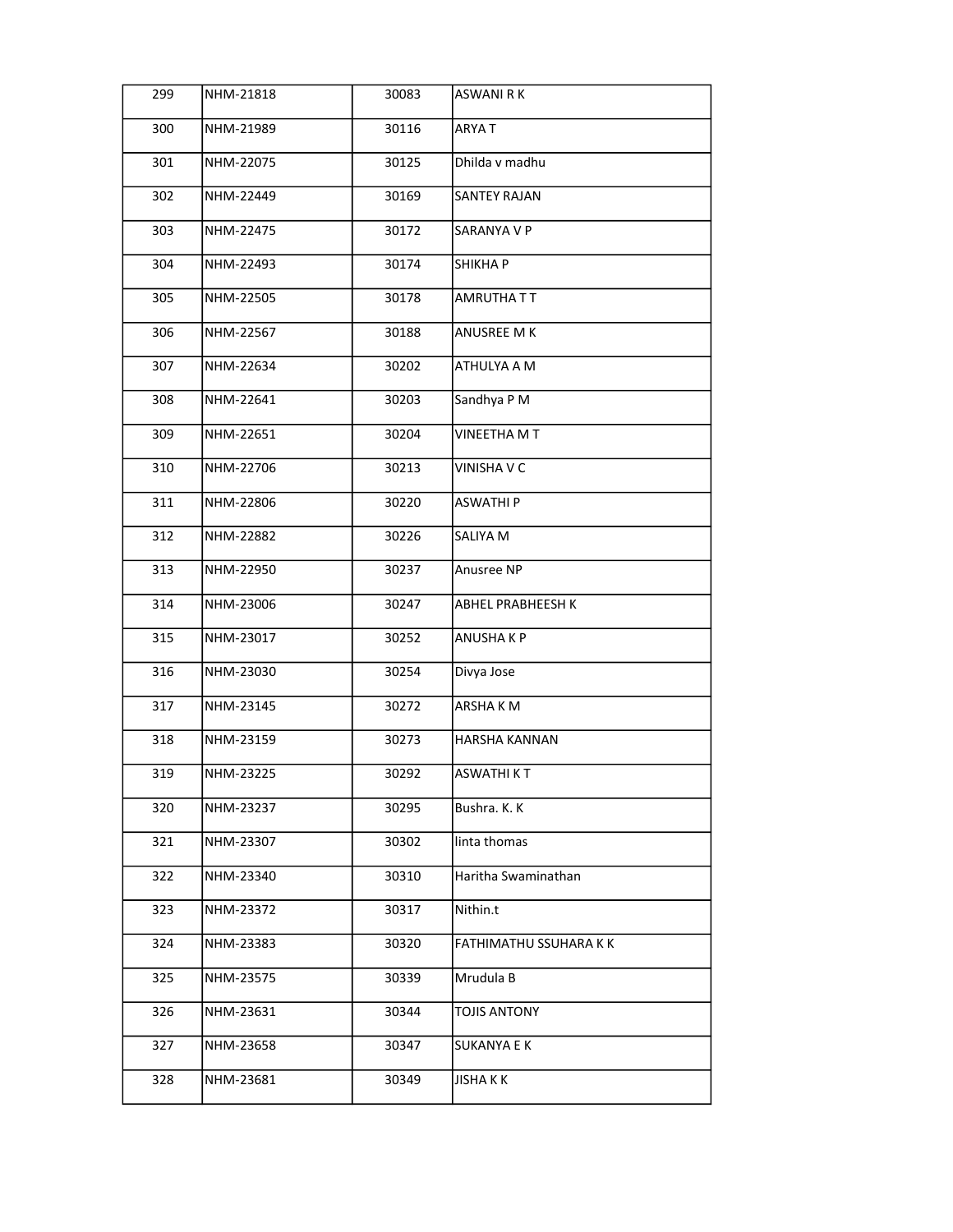| 329 | NHM-23690 | 30350 | SHAHALA NUSRI T     |
|-----|-----------|-------|---------------------|
| 330 | NHM-23730 | 30355 | Jenisha P M         |
| 331 | NHM-23797 | 30364 | Priya.V.K           |
| 332 | NHM-23848 | 30368 | Akhil Joseph        |
| 333 | NHM-24005 | 30391 | <b>KEERTHANA M</b>  |
| 334 | NHM-24083 | 30405 | <b>ANUSREE K</b>    |
| 335 | NHM-24136 | 30413 | SHAMEENA T          |
| 336 | NHM-24252 | 30431 | ANUSHA E K          |
| 337 | NHM-24254 | 30432 | <b>ADITHYAK</b>     |
| 338 | NHM-24264 | 30434 | KADEEJA BISHARA K P |
| 339 | NHM-24304 | 30443 | KEERTHANA S MATTA   |
| 340 | NHM-24342 | 30449 | <b>JISHA M</b>      |
| 341 | NHM-24448 | 30468 | RADHINA K. C        |
| 342 | NHM-24576 | 30482 | <b>ARUNIMA PK</b>   |
| 343 | NHM-24806 | 30510 | Amrutha ms          |
| 344 | NHM-24810 | 30511 | SRUTHI P            |
| 345 | NHM-24881 | 30525 | ATHIRA B N          |
| 346 | NHM-24891 | 30528 | Deepa OP            |
| 347 | NHM-24917 | 30533 | AKHILA P            |
| 348 | NHM-24934 | 30535 | Anju krishna        |
| 349 | NHM-24952 | 30539 | Hima Nithu          |
| 350 | NHM-24998 | 30547 | SREEJISHA K G       |
| 351 | NHM-25055 | 30555 | AKHISHA N           |
| 352 | NHM-25093 | 30565 | JISHA N             |
| 353 | NHM-25392 | 30609 | ARYA K S            |
| 354 | NHM-25417 | 30611 | <b>SURABHIKV</b>    |
| 355 | NHM-25481 | 30620 | SITHARA P K         |
| 356 | NHM-25498 | 30625 | NEETHU C            |
| 357 | NHM-25522 | 30628 | ARYAPRASAD M        |
| 358 | NHM-25607 | 30637 | SHABNA N P          |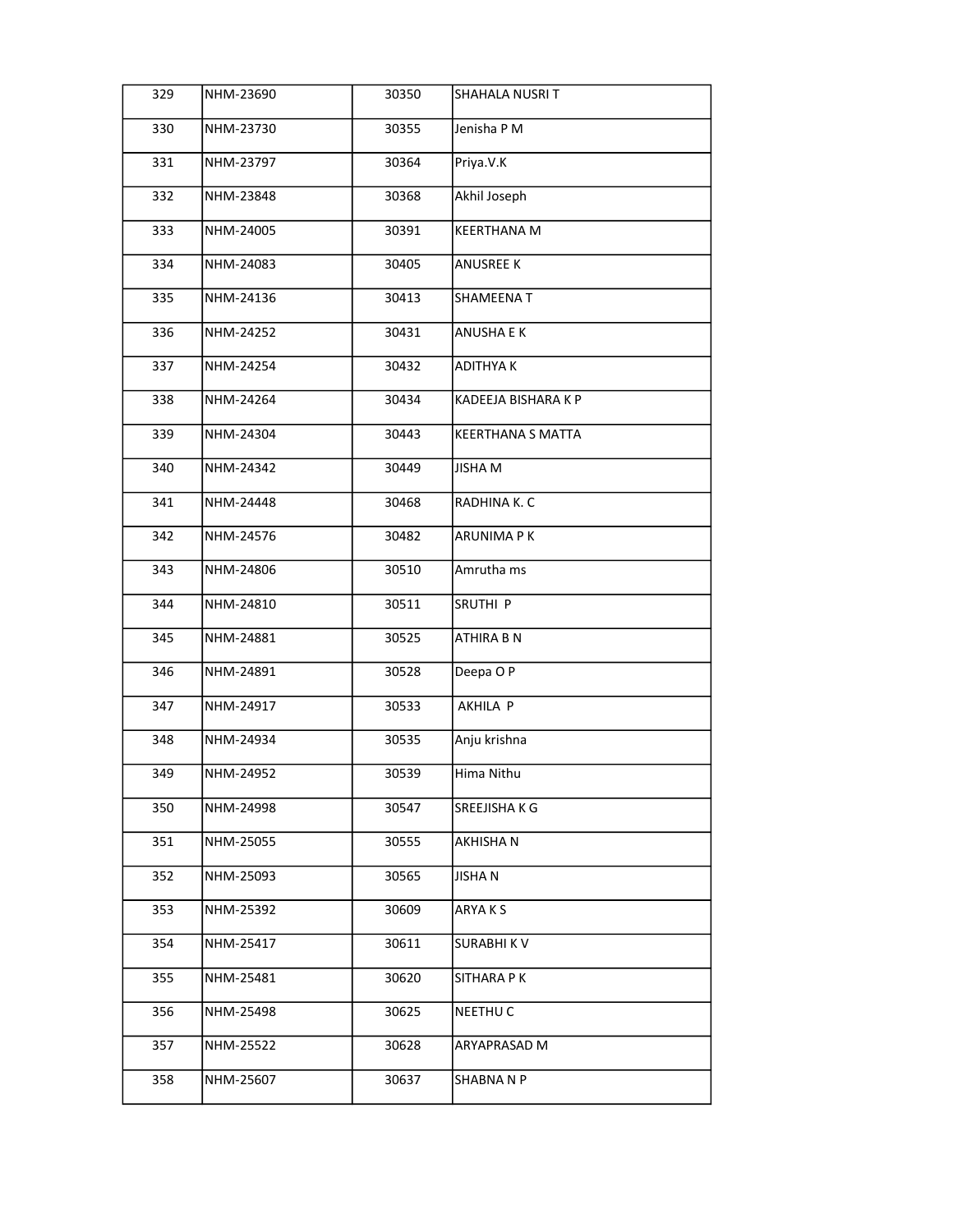| 359 | NHM-25647 | 30643 | JISHA JOHN           |
|-----|-----------|-------|----------------------|
| 360 | NHM-25657 | 30644 | CHISNA P             |
| 361 | NHM-25831 | 30672 | MANJUSHA V C         |
| 362 | NHM-25969 | 30695 | SUHARA O P           |
| 363 | NHM-26012 | 30701 | Reshmi.V             |
| 364 | NHM-26072 | 30708 | SINI P               |
| 365 | NHM-26085 | 30710 | JAMSHEENA O A        |
| 366 | NHM-26126 | 30718 | AJITH B K            |
| 367 | NHM-26205 | 30730 | MEGHNA MALU. M       |
| 368 | NHM-26223 | 30731 | SREEMANEESHA B S     |
| 369 | NHM-26246 | 30739 | ABANYA M C           |
| 370 | NHM-26259 | 30741 | ASWATHY C K          |
| 371 | NHM-26282 | 30744 | NITHA WILSON         |
| 372 | NHM-26324 | 30750 | MITHRA M A           |
| 373 | NHM-26386 | 30763 | HARITHA GOVINDAN.C   |
| 374 | NHM-26398 | 30766 | ARUNIMA P            |
| 375 | NHM-26401 | 30768 | Anusree K            |
| 376 | NHM-26434 | 30772 | PRABITHA N P         |
| 377 | NHM-26467 | 30778 | DHANYASREE K         |
| 378 | NHM-26608 | 30794 | NASEEBA K M          |
| 379 | NHM-26749 | 30806 | Rahul cm             |
| 380 | NHM-26778 | 30810 | DILNA CHACKO         |
| 381 | NHM-26782 | 30811 | ANJU V               |
| 382 | NHM-26832 | 30817 | Sruthi NS            |
| 383 | NHM-27017 | 30828 | <b>JESNA ANTONY</b>  |
| 384 | NHM-27023 | 30829 | Manju Raj P          |
| 385 | NHM-27072 | 30830 | Anjitha N P          |
| 386 | NHM-27163 | 30837 | Ramshida Rasheed A P |
| 387 | NHM-27263 | 30847 | Bibin john           |
| 388 | NHM-27278 | 30851 | DHANYA JOSE          |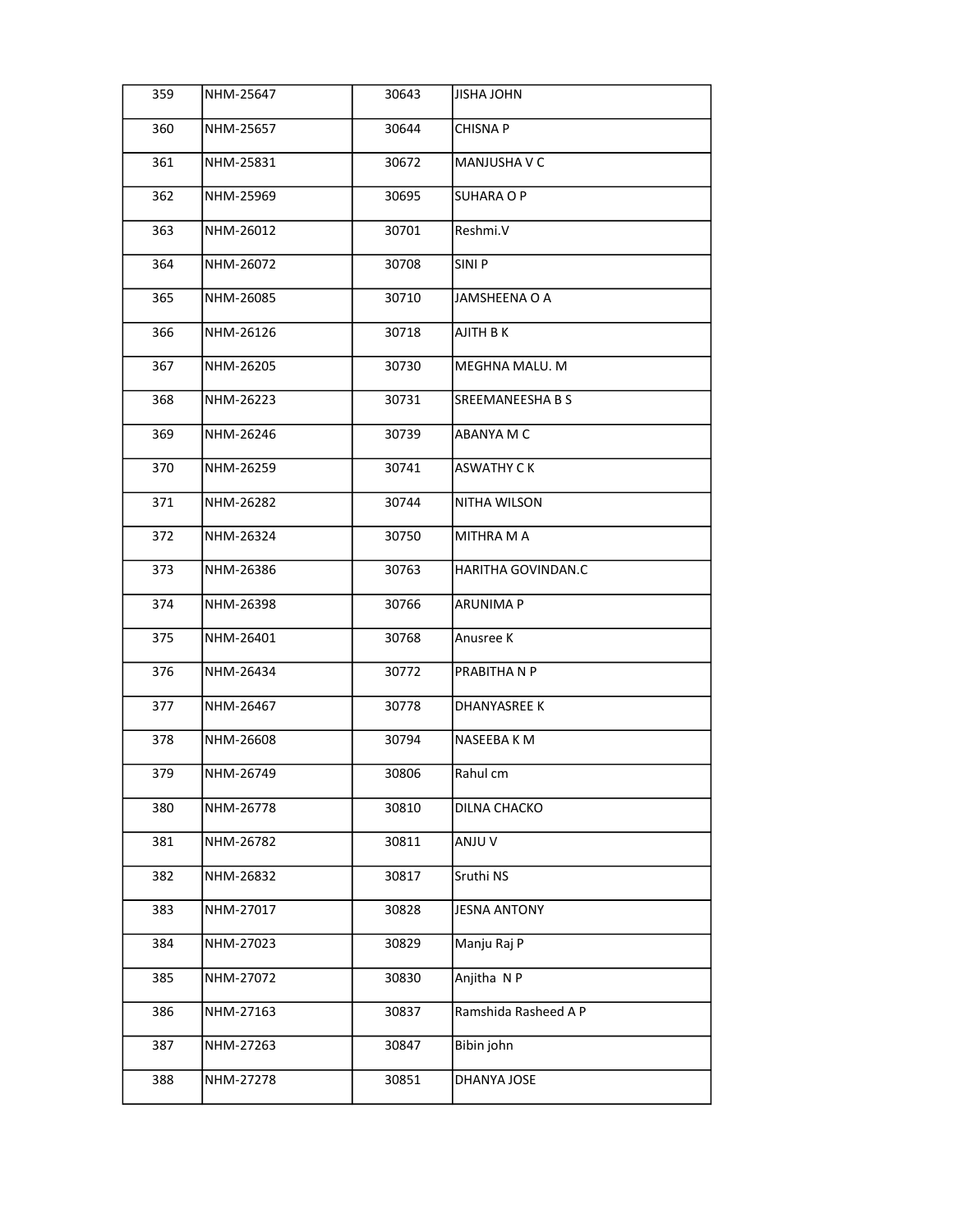| 389 | NHM-27296 | 30855 | Aswathy p            |
|-----|-----------|-------|----------------------|
| 390 | NHM-27358 | 30863 | Shithamol thampi     |
| 391 | NHM-27382 | 30866 | Muhammed Hafis k.p   |
| 392 | NHM-27497 | 30882 | <b>RAMITHA CR</b>    |
| 393 | NHM-27509 | 30884 | ATHIRA BHASKARAN M   |
| 394 | NHM-27514 | 30886 | <b>SREEJILAKS</b>    |
| 395 | NHM-27572 | 30893 | Nekha Joseph         |
| 396 | NHM-27609 | 30899 | <b>JINCY JOSEPH</b>  |
| 397 | NHM-27615 | 30900 | <b>HARSHAKP</b>      |
| 398 | NHM-27664 | 30905 | VISMAYA RAVEENDRAN   |
| 399 | NHM-27685 | 30907 | <b>SHARIKAKS</b>     |
| 400 | NHM-27790 | 30924 | ANJANA M K           |
| 401 | NHM-27799 | 30925 | DONA MARIYAT         |
| 402 | NHM-28086 | 30958 | SHINI JOSEPH         |
| 403 | NHM-28139 | 30963 | shabina p            |
| 404 | NHM-28174 | 30966 | LEENAT P J           |
| 405 | NHM-28238 | 30979 | JITHYA P P           |
| 406 | NHM-28287 | 30989 | <b>AMBILIK</b>       |
| 407 | NHM-28306 | 30992 | <b>ADHISHAP</b>      |
| 408 | NHM-28424 | 31005 | Minu D               |
| 409 | NHM-28488 | 31014 | <b>SHANI MATHEW</b>  |
| 410 | NHM-28518 | 31020 | RESHMA M M           |
| 411 | NHM-28573 | 31024 | Aswarya k            |
| 412 | NHM-28631 | 31033 | <b>JUBISHAK</b>      |
| 413 | NHM-28633 | 31034 | <b>DILNA BABURAJ</b> |
| 414 | NHM-28672 | 31038 | ANEESA K             |
| 415 | NHM-28818 | 31054 | Rekha M P            |
| 416 | NHM-28923 | 31067 | <b>DEEPTHIRK</b>     |
| 417 | NHM-28929 | 31069 | <b>FAHMIDA C</b>     |
| 418 | NHM-29013 | 31083 | SITARA E             |